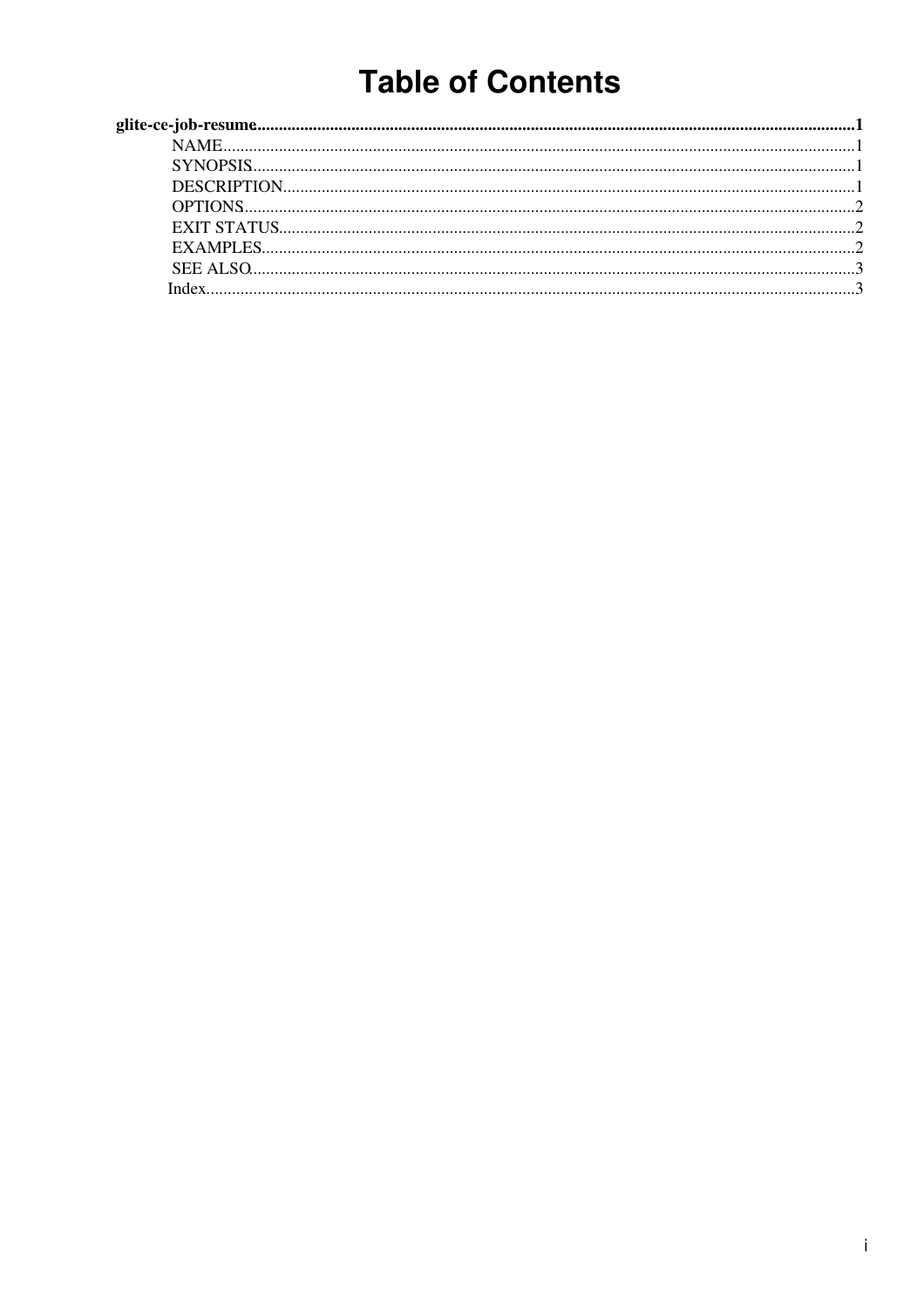## <span id="page-1-0"></span>**glite-ce-job-resume**

Section: User Commands (1) [Index](#page-3-2)

### <span id="page-1-4"></span><span id="page-1-1"></span>**NAME**

<span id="page-1-5"></span>glite-ce-job-resume - Resumes one or more jobs, which have been previously suspended.

### <span id="page-1-2"></span>**SYNOPSIS**

<span id="page-1-6"></span>**glite-ce-job-resume [options] <jobId1> <jobId2> ... <jobIdn>**

### <span id="page-1-3"></span>**DESCRIPTION**

The command glite-ce-job-resume resumes jobs, which therefore can run again, previously suspended with the glite-ce-job-suspend command.

glite-ce-job-resume can resume one or more jobs: the jobs to be resumed are identified by their job identifiers (job Ids returned by the glite-ce-job-submit command) provided as arguments to the command and separated by a blank space.

It has to be remarked that a job can be resumed only by his/her owner (i.e. the user who submitted it). Only the ``super-users'' can resume jobs submitted by other persons. Before actually resuming the specified jobs, the command prompts the user for confirmation.

Only jobs which have been previosly suspended, and therefore are in Held status, can be resumed. For all the other job states the resume request will result in a failure. An error message is of course printed also if a specified jobId doesn't exist.

If the --all option is specified, all the jobs submitted to the interested CREAM CE (whose endpoint must be specified with the --endpoint option, which is mandatory in this case), owned by the user issuing the command, are requested to be resumed. When the command is launched with the --all option, neither can a jobId be specified nor can the --input option be used.

The --input option permits to specify a file (file name) that contains the jobIds to be resumed. This file must be the one generated with the --output option of the glite-ce-job-submit or glite-ce-job-list commands. When using this option the user is interrogated for choosing among all, one or a subset of the listed job identifiers. If the file file\_name does not represent an absolute path the file will be searched in the current working directory.

<span id="page-1-7"></span>When a glite-ce-job-resume request is issued, the host name and the port number to be used to contact the CREAM service(s) are retrieved from the specified jobIds (which encompass this information) unless the --endpoint option is used. As stated before, the --endpoint option is mandatory if the --all option is used.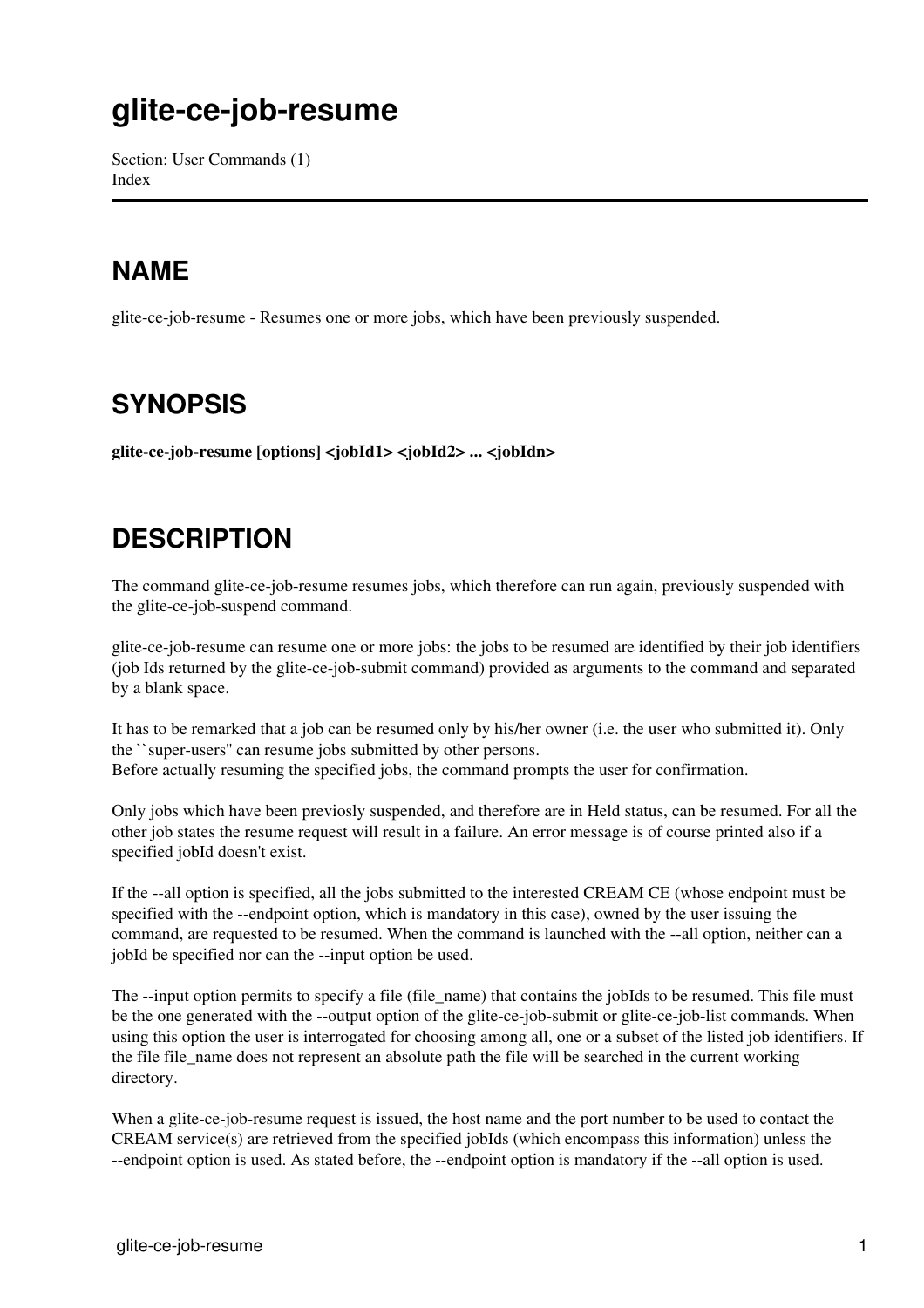### <span id="page-2-0"></span>**OPTIONS**

#### **--help, -h**

Displays command usage.

#### **--conf file\_name, -c file\_name**

Specifies the user specific configuration file.

#### **--donot-verify-ac-sign, -A**

Allows the execution of the command even if the VO voms server certificate is not installed.

#### **--all, -a**

Resumes all known jobs in the specified (with the --endpoint option, which is mandatory in this case) CREAM CE, owned by the user issuing the command. This option can't be used either if one or more jobIds have been specified or if the --input option has been specified.

#### **--endpoint host[:port], -e host[:port]**

Selects the endpoint of the CREAM CE to send the resume request to. If this option is not specified, the endpoint will be extracted from the [JobID](https://wiki-igi.cnaf.infn.it/twiki/bin/edit/CREAM/JobID?topicparent=CREAM.GliteCeJobResumeMan;nowysiwyg=0) strings. The endpoint must have the format <host>:<port> or <host>.

#### **--input file\_name, -i file\_name**

Resumes jobs whose Ids are contained in the file file name. This option can't be used if the --all option has been specified as well.

#### **--noint, -N**

If this option is specified every interactive question to the user is skipped, and default values (yes; all: consider all jobs of the given list) will be considered.

#### **--nomsg, -n**

When this option is specified, any warning or info message is suppressed.

#### **--debug, -d**

When this option is specified, debugging information is displayed on the standard output and written also into the file glite-ce-job-resume\_CREAM\_<username>\_<date>\_<time>.log file under (by default) the /tmp/glite\_cream\_cli\_logs directory.

#### **--logfile file\_name, -l file\_name**

When this option is specified, a command log file (whose pathname is file name) is created.

#### **--version, -v**

Displays the version of the CREAM CLI software.

### <span id="page-2-3"></span><span id="page-2-1"></span>**EXIT STATUS**

<span id="page-2-4"></span>glite-ce-job-resume exits with a value of 0 if the resume operation succeeds, >0 if errors occurred.

### <span id="page-2-2"></span>**EXAMPLES**

1. > glite-ce-job-resume <https://grid005.pd.infn.it:8443/CREAM116j8qi1s> requests to resume the specified job, which must be previously suspended, and which therefore must be in HELD status.

2.If it is requested to resume a job which hasn't been previously suspended, an error message will be returned, as in the following example:

> glite-ce-job-resume <https://grid005.pd.infn.it:8443/CREAM116j8miot> Are you sure you want to resume specified job(s)  $[y/n]$ : y